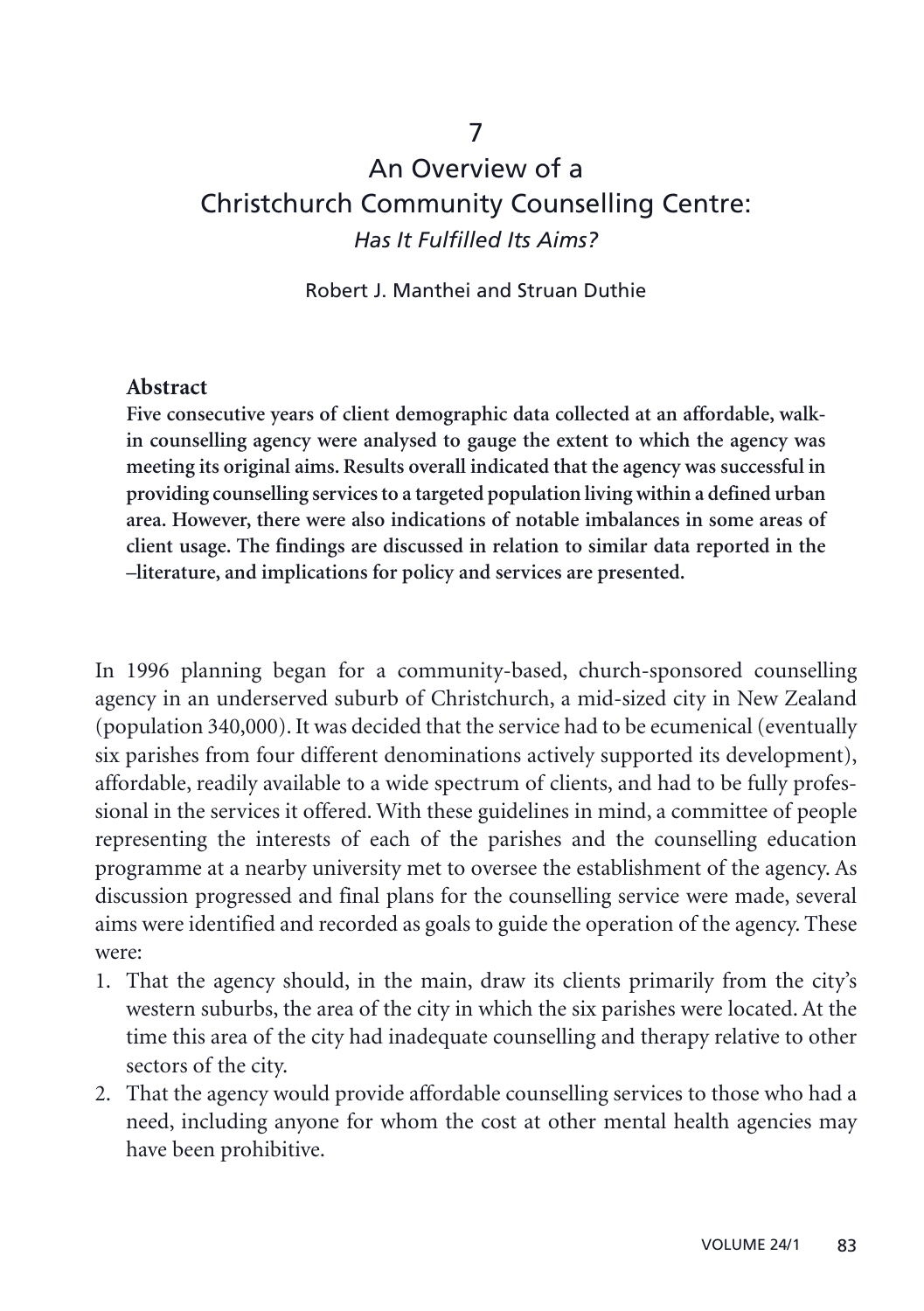- 3. That the agency would provide counselling and educational services to clients across a range of demographic variables.
- 4. That the agency would provide a variety of services, including individual, group and family counselling; and psycho-educational experiences.
- 5. That it would be a service to meet the needs of all races and creeds.
- 6. That it would provide both counselling from a Christian perspective to those who wanted that approach and non-sectarian counselling to those who did not.
- 7. That it would establish itself as a fully professional and respected counselling service to which other medical and health professionals could refer clients with confidence.
- 8. That the agency's income would gradually become less dependent on external gifts and grants and rely more on internally generated income from clients and other sources.

At the outset it was decided that detailed and comprehensive data on the agency's clientele would be gathered so that trends in usage could be identified and responded to. As time progressed the value of such data for planning and development become clear, and it was decided to evaluate the extent to which the original aims had been met. Thus, the present study analysed client intake data from the first five years of the agency's operation. To our knowledge this is one of the few studies, at least of those originating in Australia or New Zealand, reporting such extensive, continuous data, that is, data gathered from one agency spanning several years of its operation. While the main focus of the investigation was to evaluate the overall functioning of the agency in relation to its stated aims, it also attempted to identify trends in client utilisation of counselling services and compare those trends with other New Zealand data.

In addition to evaluating the agency's stated aims, it was felt that establishing whether client use of the agency's counselling services in New Zealand's current economic climate – that is, after over 16 years of government funding cut-backs and the implementation of "user-pays" policies in many traditionally government-funded areas such as health and education – would be of interest not only to its founding parishes, but also to other mental health providers, therapists and community groups. This is especially so in light of the many changes that have occurred in New Zealand in the last 15 years: increased levels of poverty; extremely high youth suicide rates; rising levels of crime; falling economic security; rising numbers of people dependent on government benefits, and greater inequality between ethnic and income groups (e.g., Blaiklock et al., 2002; *Can the Kiwi fly?* 2000; New Zealand Network Against Food Poverty, 1999; St John et al., 2001; van Rutte, 2001). In addition, detailed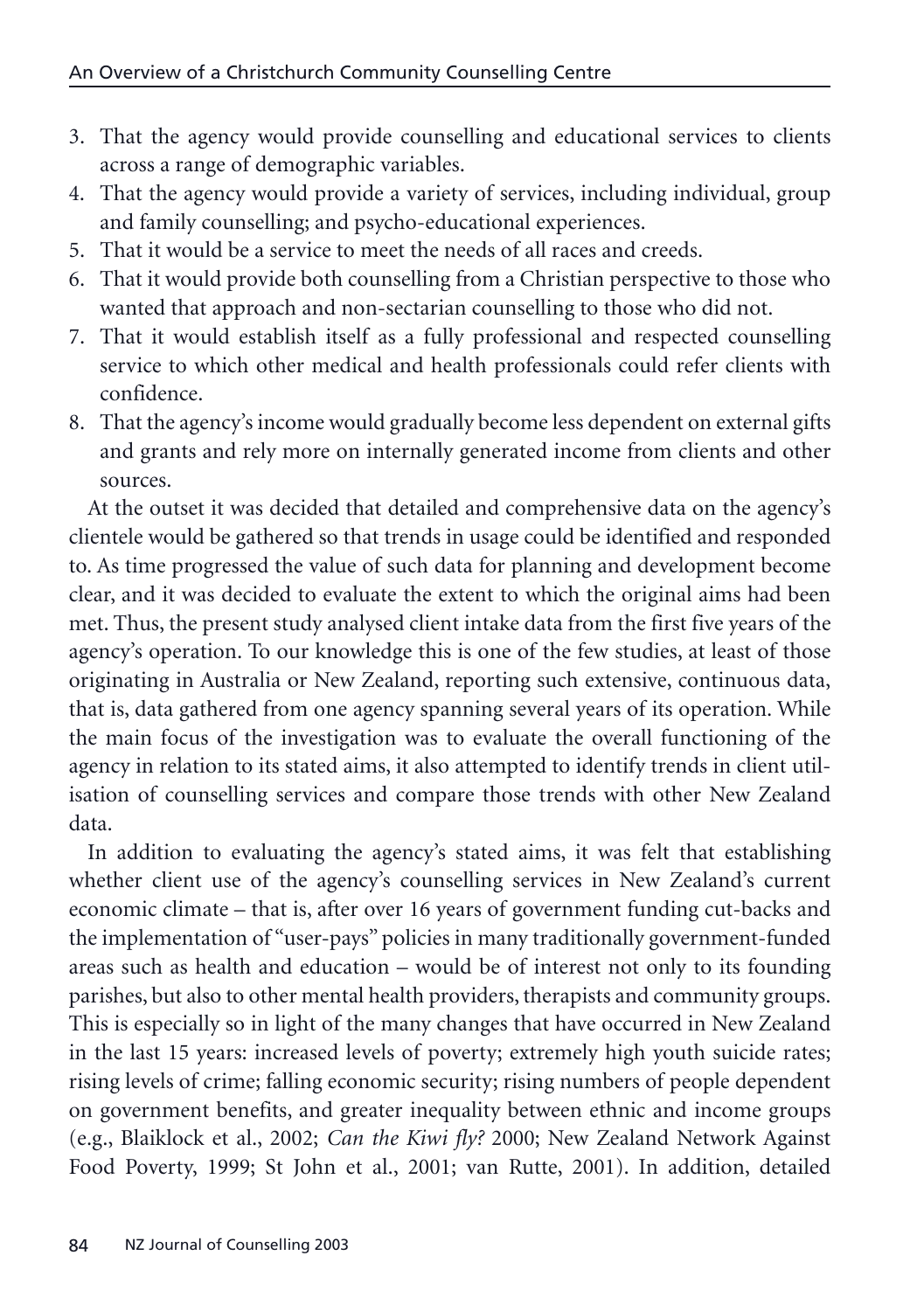knowledge about patterns of client usage should assist the agency and other mental health providers to plan and implement more effective counselling services.

In New Zealand published information on the setting up and operation of any community-based mental health services is virtually non-existent. Also, clients' utilisation of those counselling and psychotherapy services has been neither extensively nor systematically researched. However, there have been several useful New Zealand investigations of people's attitudes to therapy (Deane & Chamberlain, 1994; Deane & Todd, 1996; Deane et al., 1999; Surgenor, 1985). These studies of attitudes have shown that the public holds a generally negative view towards seeking psychological help and that certain groups in particular are more negative; for example, men, people under 25 years of age, minority groups, and those without prior help-seeking experience (Deane et al., 1999; Surgenor, 1985).

The few New Zealand studies that have reported data on the actual utilisation of mental health services have used a variety of data-gathering methods for much shorter time periods (Bridgman, 1994 – a week-long survey of usage at 22 agencies; Hornblow et al., 1990 – 1498 interviews on usage of services in the "previous six months"; Parkin, 1991 – 73 new clients at one agency over two months; Wivell & Webb, 1995 – ten interviews with potential, first-time clients), or data from specific client groups such as gamblers (Sullivan et al., 1997), women reporting child sexual abuse (Morris et al., 1998), adult women (Romans-Clarkson et al., 1990) and the families of war veterans (Deane et al., 1998). A serious limitation of much of this data is that so little of it has been collected from the same agency and almost none of it has been collected over several years. This has restricted the analysis and interpretation of the data to merely providing snapshots of client usage at a given point in time.

## **Method**

#### The agency

The small suburban counselling agency evaluated in this study was set up as a Christian-based counselling centre to provide mental health services for the socially disadvantaged in a five-parish catchment area. The agency grew out of the perception of four Christian parishes (Anglican, Methodist, Roman Catholic and Presbyterian) that their pastoral ministry was not effectively reaching beyond the needs of their own committed church-goers. With the increasing trend towards "secularisation" in society, the parishes had noticed that fewer people had been seeking out their priest or minister for help, especially those who were not active members of the church-going community, and were increasingly seeking guidance from doctors, psychiatrists, counsellors and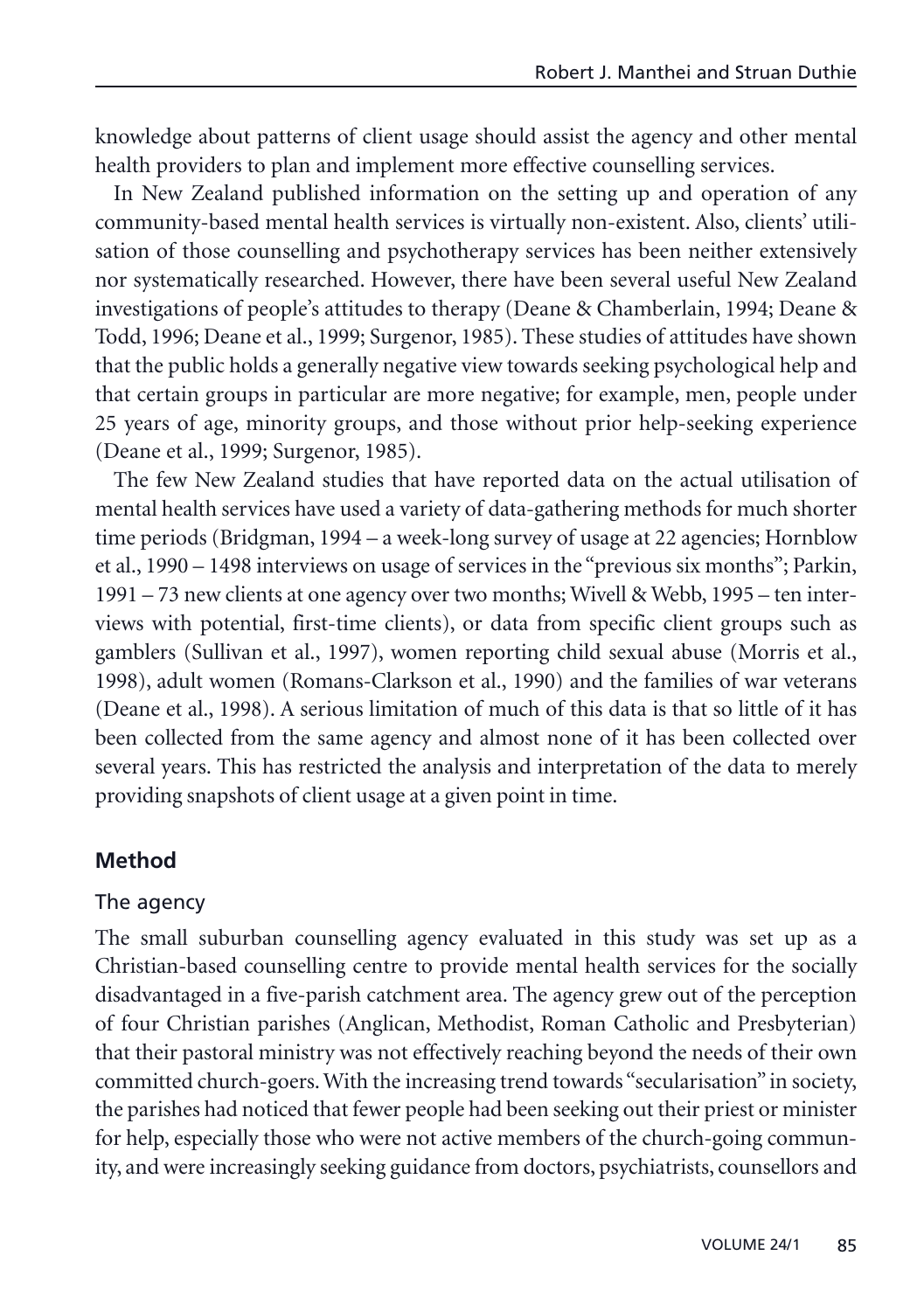social workers. Therefore, in an attempt to revitalise their traditional helping role among their congregations and to provide an affordable helping service for nonchurch-goers, the participating churches established and funded a community-based counselling agency, one with a professional secular structure and profile.

The agency first opened in 1996. It was managed by two part-time co-directors and staffed with volunteers. The reception/administrative staff were lay people from the participating parishes and the counsellors were, in the main, volunteer students from the three counsellor education courses in the city. All counsellors were carefully selected and were supervised by independent, experienced clinical supervisors. Thus, the initial costs of providing counselling services were kept to a minimum and had to be supplemented by outside financial support from government and private sources/trusts. This arrangement effectively meant that clients could be provided with counselling services at a cost that was directly related to their household income and ability to pay.

# **Participants**

When the agency was being planned in 1996, a decision was made to gather systematic data as part of its regular intake procedure on all clients who contacted it. A procedure for doing this and for generating regular monthly and yearly summaries was established. Thus, the results in this study were based on the information obtained from the 1987 counselling clients – an average of 397 per year – who sought and began counselling at the agency during its first five full years of operation, 1997–2001.

As part of the agency's client-intake procedure, counsellors were required to complete an information sheet for each new client; that is, clients who had not previously received counselling at the agency. This activity was included as part of the routine intake procedure for all clients and was successfully completed with almost every new client. This indicated that the procedure used was neither too time consuming nor threatening to new clients. The data collected included information about client gender, age, ethnicity, marital status, reason for seeking counselling, income level, employment status, eligibility for government supplement, residential area, presenting problem, previous counselling, referral source, and type of service provided.

Client data were aggregated for each month and each year over the five years. A summary of these results appears in Table 1.

## Results

Table 1 shows the yearly totals for various demographic variables for the people who sought counselling at the agency during the five years 1997–2001 inclusive. Two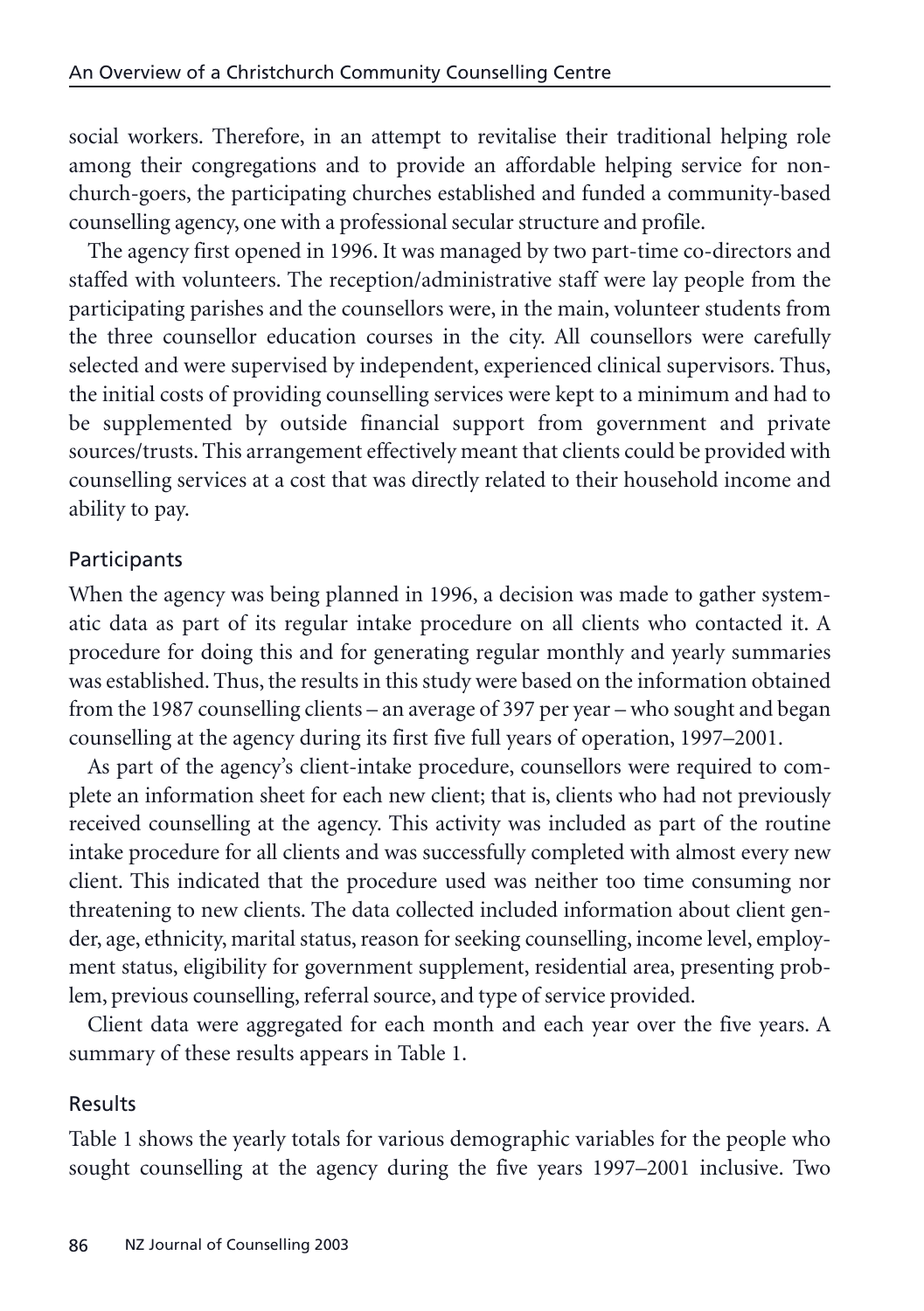|                 | 1997 | 1998                | 1999           | 2000        | 2001        | Total  |
|-----------------|------|---------------------|----------------|-------------|-------------|--------|
| New clients     | 369  | 320                 | 343            | 432         | 523         | 1987   |
| Gender:         |      |                     |                |             |             |        |
| Male            | 121  | 115                 | 99             | 143         | 188         | 666    |
|                 | 33%  | 31%                 | 34%            | 33%         | 36%         | 34%    |
| Female          | 248  | 221                 | 228            | 289         | 335         | 1321   |
|                 | 67%  | 69%                 | 66%            | 67%         | 64%         | 66%    |
| Area of city:   |      |                     |                |             |             |        |
| Northwest       | 77   | 73                  | 82             | 111         | 135         | 478    |
|                 | 21%  | 23%                 | 24%            | 26%         | 26%         | 24%    |
| Northeast       | 82   | 55                  | 62             | 69          | 90          | 358    |
|                 | 22%  | 17%                 | 18%            | 16%         | 17%         | 18%    |
| Southwest       | 158  | 126                 | 124            | 177         | 181         | 766    |
|                 | 43%  | 39%                 | 36%            | 41%         | 35%         | 39%    |
| Southeast       | 15   | 25                  | 22             | 25          | 44          | 131    |
|                 | 4%   | 8%                  | 6.5%           | 5.5%        | 8%          | 6.5%   |
| Outside city    | 37   | 41                  | 53             | 50          | 73          | 254    |
|                 | 10%  | 13%                 | 15.5%          | 11.5%       | 14%         | 12.5%  |
| Marital status: |      |                     |                |             |             |        |
| Single          | 116  | 101                 | 116            | 160         | 176         | 669    |
|                 | 31%  | 31.5%               | 34%            | 37%         | 34%         | 34%    |
| Married         | 110  | 96                  | 115            | 122         | 157         | 600    |
|                 | 30%  | 30%                 | 33.2%          | 28%         | 30%         | 30%    |
| Separated       | 68   | 47                  | 45             | 56          | 65          | 281    |
|                 | 18%  | 15%                 | 13%            | 13%         | 12%         | 14%    |
| Divorced        | 25   | 34                  | 18             | 33          | 35          | 145    |
|                 | 7%   | 10.5%               | 5.2%           | 8%          | 7%          | 7.5%   |
| Widowed         | 44   | 36                  | 37             | 51          | 74          | 242    |
|                 | 12%  | 11%                 | 11%            | 12%         | 14%         | 12%    |
| De facto        | 5    | 6                   | 10             | 10          | 16          | 47     |
|                 | 1.5% | 2%                  | 3%             | 2%          | 3%          | 2.5%   |
| Partner         | 1    | $\mathsf{O}\xspace$ | $\overline{2}$ | $\mathbf 0$ | $\mathbf 0$ | 3      |
|                 | 5%   |                     | .6%            |             |             | $.1\%$ |

## **Table 1: Client demographic data by year of operation**

*contd*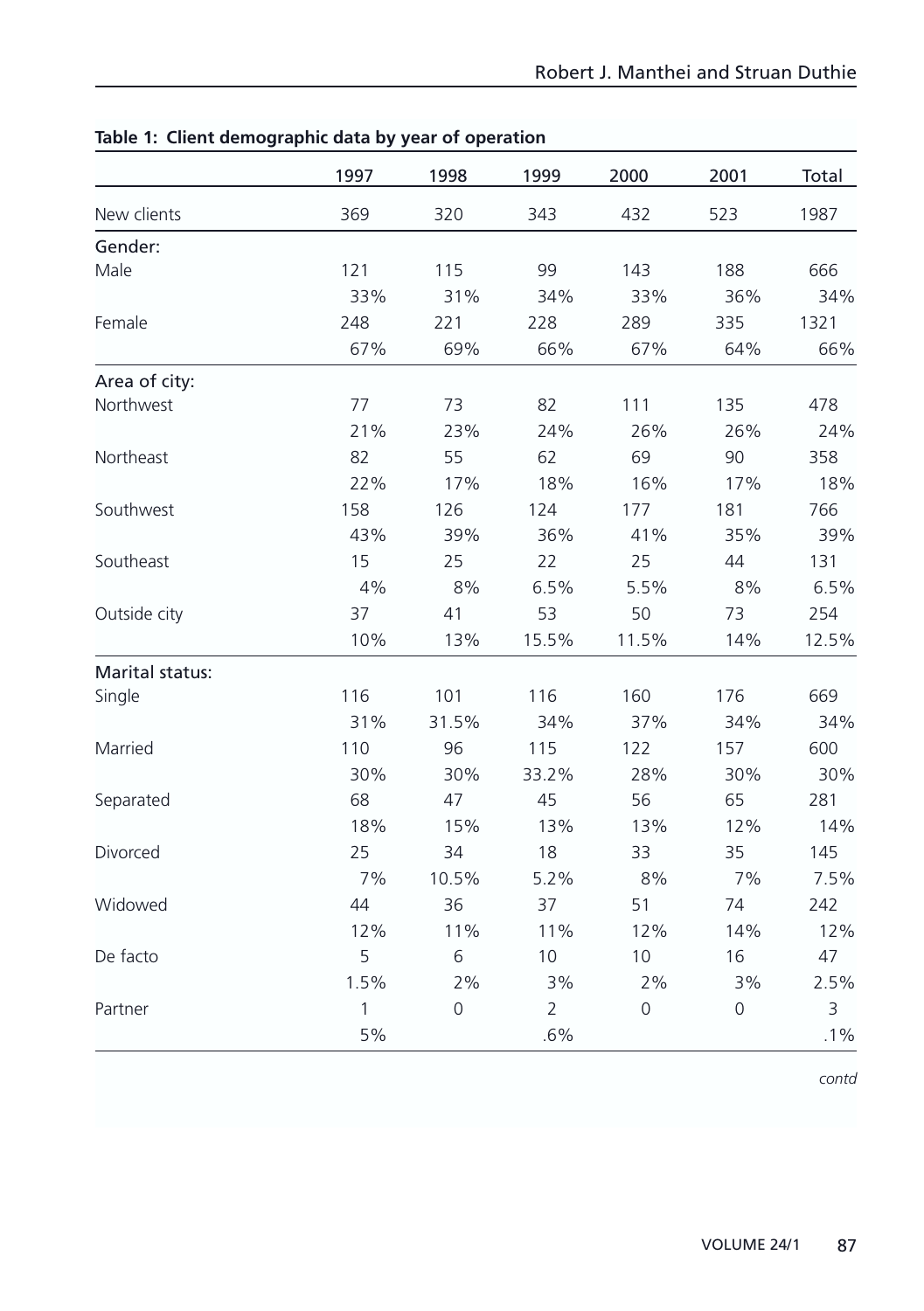| Age group:<br>27<br>33<br>37<br>59<br>191<br>$<$ 20<br>27<br>7%<br>9%<br>10%<br>11%<br>8.5%<br>102<br>81<br>84<br>133<br>119<br>522<br>20 to 29<br>28%<br>25%<br>25%<br>31%<br>23%<br>81<br>565<br>124<br>96<br>115<br>150<br>30 to 39<br>34%<br>25%<br>28%<br>27%<br>29%<br>74<br>84<br>74<br>91<br>112<br>427<br>40 to 49<br>20%<br>26%<br>21%<br>21%<br>21.4%<br>42<br>47<br>54<br>56<br>83<br>282<br>50 or more<br>11%<br>15%<br>15.6%<br>16%<br>12.5%<br>Income level:<br>81<br>100<br>161<br>$<$ \$10,000<br>129<br>128<br>644<br>22%<br>40.5%<br>29%<br>29%<br>31%<br>62<br>92<br>92<br>50<br>92<br>388<br>\$10,000-15,000<br>25%<br>19.5%<br>21%<br>14%<br>18%<br>\$15,000-20,000<br>56<br>42<br>44<br>63<br>81<br>286<br>15%<br>13%<br>13%<br>14%<br>16%<br>85<br>47<br>\$20,000-30,000<br>61<br>71<br>84<br>348<br>14.5%<br>16%<br>16%<br>23%<br>18%<br>27<br>22<br>40<br>58<br>185<br>\$30,000-40,000<br>38<br>7%<br>7%<br>9%<br>11%<br>11%<br>18<br>8<br>17<br>19<br>17<br>79<br>\$40,000-50,000<br>5%<br>2.5%<br>5%<br>4%<br>3%<br>10<br>10<br>29<br>25<br>107<br>$>$ \$50,000<br>33<br>5%<br>3%<br>3%<br>10%<br>7%<br>Ethnic group:<br>339<br>270<br>311<br>393<br>487<br>1800<br>European<br>92%<br>84%<br>91%<br>91%<br>93%<br>15<br>14<br>25<br>10<br>10<br>74<br>Maori<br>3%<br>5%<br>3%<br>3%<br>5%<br>3<br>$\overline{0}$<br>$\overline{4}$<br>$\mathbf{1}$<br>Asian<br>$\mathbf 0$<br>8<br>0%<br>1%<br>0%<br>.1%<br>1%<br>20<br>22<br>21<br>10<br>105<br>Other<br>32<br>5%<br>10%<br>6%<br>5%<br>1.9% |  |  |  |      |
|----------------------------------------------------------------------------------------------------------------------------------------------------------------------------------------------------------------------------------------------------------------------------------------------------------------------------------------------------------------------------------------------------------------------------------------------------------------------------------------------------------------------------------------------------------------------------------------------------------------------------------------------------------------------------------------------------------------------------------------------------------------------------------------------------------------------------------------------------------------------------------------------------------------------------------------------------------------------------------------------------------------------------------------------------------------------------------------------------------------------------------------------------------------------------------------------------------------------------------------------------------------------------------------------------------------------------------------------------------------------------------------------------------------------------------------------------------------------------------------------------------------------------|--|--|--|------|
|                                                                                                                                                                                                                                                                                                                                                                                                                                                                                                                                                                                                                                                                                                                                                                                                                                                                                                                                                                                                                                                                                                                                                                                                                                                                                                                                                                                                                                                                                                                            |  |  |  |      |
|                                                                                                                                                                                                                                                                                                                                                                                                                                                                                                                                                                                                                                                                                                                                                                                                                                                                                                                                                                                                                                                                                                                                                                                                                                                                                                                                                                                                                                                                                                                            |  |  |  |      |
|                                                                                                                                                                                                                                                                                                                                                                                                                                                                                                                                                                                                                                                                                                                                                                                                                                                                                                                                                                                                                                                                                                                                                                                                                                                                                                                                                                                                                                                                                                                            |  |  |  | 10%  |
|                                                                                                                                                                                                                                                                                                                                                                                                                                                                                                                                                                                                                                                                                                                                                                                                                                                                                                                                                                                                                                                                                                                                                                                                                                                                                                                                                                                                                                                                                                                            |  |  |  |      |
|                                                                                                                                                                                                                                                                                                                                                                                                                                                                                                                                                                                                                                                                                                                                                                                                                                                                                                                                                                                                                                                                                                                                                                                                                                                                                                                                                                                                                                                                                                                            |  |  |  | 26%  |
|                                                                                                                                                                                                                                                                                                                                                                                                                                                                                                                                                                                                                                                                                                                                                                                                                                                                                                                                                                                                                                                                                                                                                                                                                                                                                                                                                                                                                                                                                                                            |  |  |  |      |
|                                                                                                                                                                                                                                                                                                                                                                                                                                                                                                                                                                                                                                                                                                                                                                                                                                                                                                                                                                                                                                                                                                                                                                                                                                                                                                                                                                                                                                                                                                                            |  |  |  | 28%  |
|                                                                                                                                                                                                                                                                                                                                                                                                                                                                                                                                                                                                                                                                                                                                                                                                                                                                                                                                                                                                                                                                                                                                                                                                                                                                                                                                                                                                                                                                                                                            |  |  |  |      |
|                                                                                                                                                                                                                                                                                                                                                                                                                                                                                                                                                                                                                                                                                                                                                                                                                                                                                                                                                                                                                                                                                                                                                                                                                                                                                                                                                                                                                                                                                                                            |  |  |  | 21%  |
|                                                                                                                                                                                                                                                                                                                                                                                                                                                                                                                                                                                                                                                                                                                                                                                                                                                                                                                                                                                                                                                                                                                                                                                                                                                                                                                                                                                                                                                                                                                            |  |  |  |      |
|                                                                                                                                                                                                                                                                                                                                                                                                                                                                                                                                                                                                                                                                                                                                                                                                                                                                                                                                                                                                                                                                                                                                                                                                                                                                                                                                                                                                                                                                                                                            |  |  |  | 15%  |
|                                                                                                                                                                                                                                                                                                                                                                                                                                                                                                                                                                                                                                                                                                                                                                                                                                                                                                                                                                                                                                                                                                                                                                                                                                                                                                                                                                                                                                                                                                                            |  |  |  |      |
|                                                                                                                                                                                                                                                                                                                                                                                                                                                                                                                                                                                                                                                                                                                                                                                                                                                                                                                                                                                                                                                                                                                                                                                                                                                                                                                                                                                                                                                                                                                            |  |  |  |      |
|                                                                                                                                                                                                                                                                                                                                                                                                                                                                                                                                                                                                                                                                                                                                                                                                                                                                                                                                                                                                                                                                                                                                                                                                                                                                                                                                                                                                                                                                                                                            |  |  |  | 32%  |
|                                                                                                                                                                                                                                                                                                                                                                                                                                                                                                                                                                                                                                                                                                                                                                                                                                                                                                                                                                                                                                                                                                                                                                                                                                                                                                                                                                                                                                                                                                                            |  |  |  |      |
|                                                                                                                                                                                                                                                                                                                                                                                                                                                                                                                                                                                                                                                                                                                                                                                                                                                                                                                                                                                                                                                                                                                                                                                                                                                                                                                                                                                                                                                                                                                            |  |  |  | 19%  |
|                                                                                                                                                                                                                                                                                                                                                                                                                                                                                                                                                                                                                                                                                                                                                                                                                                                                                                                                                                                                                                                                                                                                                                                                                                                                                                                                                                                                                                                                                                                            |  |  |  |      |
|                                                                                                                                                                                                                                                                                                                                                                                                                                                                                                                                                                                                                                                                                                                                                                                                                                                                                                                                                                                                                                                                                                                                                                                                                                                                                                                                                                                                                                                                                                                            |  |  |  | 14%  |
|                                                                                                                                                                                                                                                                                                                                                                                                                                                                                                                                                                                                                                                                                                                                                                                                                                                                                                                                                                                                                                                                                                                                                                                                                                                                                                                                                                                                                                                                                                                            |  |  |  |      |
|                                                                                                                                                                                                                                                                                                                                                                                                                                                                                                                                                                                                                                                                                                                                                                                                                                                                                                                                                                                                                                                                                                                                                                                                                                                                                                                                                                                                                                                                                                                            |  |  |  | 17%  |
|                                                                                                                                                                                                                                                                                                                                                                                                                                                                                                                                                                                                                                                                                                                                                                                                                                                                                                                                                                                                                                                                                                                                                                                                                                                                                                                                                                                                                                                                                                                            |  |  |  |      |
|                                                                                                                                                                                                                                                                                                                                                                                                                                                                                                                                                                                                                                                                                                                                                                                                                                                                                                                                                                                                                                                                                                                                                                                                                                                                                                                                                                                                                                                                                                                            |  |  |  | 9%   |
|                                                                                                                                                                                                                                                                                                                                                                                                                                                                                                                                                                                                                                                                                                                                                                                                                                                                                                                                                                                                                                                                                                                                                                                                                                                                                                                                                                                                                                                                                                                            |  |  |  |      |
|                                                                                                                                                                                                                                                                                                                                                                                                                                                                                                                                                                                                                                                                                                                                                                                                                                                                                                                                                                                                                                                                                                                                                                                                                                                                                                                                                                                                                                                                                                                            |  |  |  | 4%   |
|                                                                                                                                                                                                                                                                                                                                                                                                                                                                                                                                                                                                                                                                                                                                                                                                                                                                                                                                                                                                                                                                                                                                                                                                                                                                                                                                                                                                                                                                                                                            |  |  |  |      |
|                                                                                                                                                                                                                                                                                                                                                                                                                                                                                                                                                                                                                                                                                                                                                                                                                                                                                                                                                                                                                                                                                                                                                                                                                                                                                                                                                                                                                                                                                                                            |  |  |  | 5%   |
|                                                                                                                                                                                                                                                                                                                                                                                                                                                                                                                                                                                                                                                                                                                                                                                                                                                                                                                                                                                                                                                                                                                                                                                                                                                                                                                                                                                                                                                                                                                            |  |  |  |      |
|                                                                                                                                                                                                                                                                                                                                                                                                                                                                                                                                                                                                                                                                                                                                                                                                                                                                                                                                                                                                                                                                                                                                                                                                                                                                                                                                                                                                                                                                                                                            |  |  |  |      |
|                                                                                                                                                                                                                                                                                                                                                                                                                                                                                                                                                                                                                                                                                                                                                                                                                                                                                                                                                                                                                                                                                                                                                                                                                                                                                                                                                                                                                                                                                                                            |  |  |  | 91%  |
|                                                                                                                                                                                                                                                                                                                                                                                                                                                                                                                                                                                                                                                                                                                                                                                                                                                                                                                                                                                                                                                                                                                                                                                                                                                                                                                                                                                                                                                                                                                            |  |  |  |      |
|                                                                                                                                                                                                                                                                                                                                                                                                                                                                                                                                                                                                                                                                                                                                                                                                                                                                                                                                                                                                                                                                                                                                                                                                                                                                                                                                                                                                                                                                                                                            |  |  |  | 3.5% |
|                                                                                                                                                                                                                                                                                                                                                                                                                                                                                                                                                                                                                                                                                                                                                                                                                                                                                                                                                                                                                                                                                                                                                                                                                                                                                                                                                                                                                                                                                                                            |  |  |  |      |
|                                                                                                                                                                                                                                                                                                                                                                                                                                                                                                                                                                                                                                                                                                                                                                                                                                                                                                                                                                                                                                                                                                                                                                                                                                                                                                                                                                                                                                                                                                                            |  |  |  | .5%  |
|                                                                                                                                                                                                                                                                                                                                                                                                                                                                                                                                                                                                                                                                                                                                                                                                                                                                                                                                                                                                                                                                                                                                                                                                                                                                                                                                                                                                                                                                                                                            |  |  |  |      |
|                                                                                                                                                                                                                                                                                                                                                                                                                                                                                                                                                                                                                                                                                                                                                                                                                                                                                                                                                                                                                                                                                                                                                                                                                                                                                                                                                                                                                                                                                                                            |  |  |  | 5%   |

## An Overview of a Christchurch Community Counselling Centre

*contd*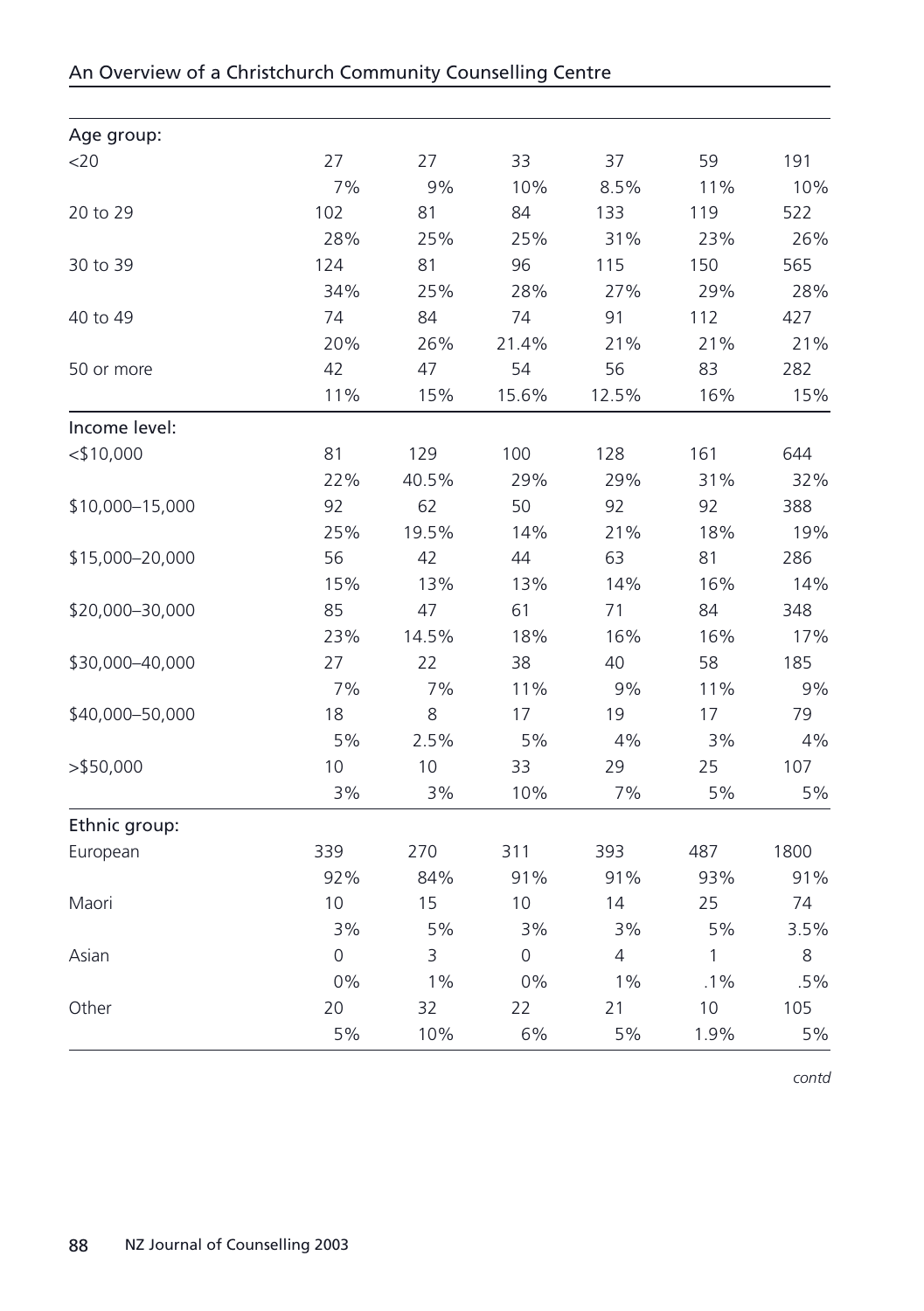| Couns provided:          |      |                |                |                     |                |              |
|--------------------------|------|----------------|----------------|---------------------|----------------|--------------|
| Individual               | 284  | 249            | 262            | 353                 | 414            | 1562         |
|                          | 77%  | 78%            | 76%            | 82%                 | 79%            | 78.5%        |
| Couple                   | 71   | 56             | 70             | 71                  | 84             | 352          |
|                          | 19%  | 22%            | 21%            | 16%                 | 16%            | 18%          |
| Family                   | 13   | 15             | 11             | 8                   | 21             | 68           |
|                          | 3.7% | 10%            | 3%             | 2%                  | 4%             | 3.5%         |
| Other                    | 1    | $\overline{0}$ | $\overline{0}$ | 0                   | 4              | $\mathbf{1}$ |
|                          | .3%  |                |                |                     | 1%             | 0%           |
| Had previous counselling | 219  | 194            | 184            | 228                 | 283            | 1108         |
|                          | 59%  | 61%            | 54%            | 53%                 | 54%            | 6%           |
| Referral from:           |      |                |                |                     |                |              |
| Personal contact         | 109  | 98             | 120            | 133                 | 157            | 617          |
|                          | 29%  | 31%            | 35%            | 31%                 | 30%            | 31.5%        |
| Other couns/agency       | 100  | 64             | 42             | 78                  | 99             | 383          |
|                          | 27%  | 20%            | 12%            | 18%                 | 19%            | 19%          |
| Doctor                   | 94   | 87             | 106            | 144                 | 190            | 621          |
|                          | 26%  | 27%            | 31%            | 33%                 | 36%            | 31.5%        |
| Church                   | 13   | 10             | 19             | 13                  | 20             | 75           |
|                          | 4%   | 3%             | 5.5%           | 3%                  | 4%             | 4%           |
| Promotional matter       | 46   | 55             | 53             | 53                  | 55             | 262          |
|                          | 12%  | 17%            | 15.5%          | 12%                 | 11%            | 13%          |
| Not known                | 7    | 6              | 3              | 11                  | $\overline{0}$ | 27           |
|                          | 2%   | 2%             | 1%             | 3%                  |                | $1\%$        |
| Employ status:           |      |                |                |                     |                |              |
| Beneficiary              | 131  | 120            | 100            | 130                 | 113            | 594          |
|                          | 35%  | 38%            | 30%            | 31%                 | 22%            | 30%          |
| Student                  | 20   | 28             | 33             | 49                  | 74             | 250          |
|                          | 5%   | 9%             | 9%             | 11%                 | 14%            | 13%          |
| Self-employed            | 5    | 0              | 1              | $\mathsf{O}\xspace$ | $\overline{2}$ | 8            |
|                          | 1%   |                | 3%             |                     | .4%            | .5%          |
| Employed full-time       | 115  | 90             | 116            | 136                 | 187            | 644          |
|                          | 33%  | 28%            | 33.7%          | 31%                 | 35.6%          | 32%          |
| Employed part-time       | 63   | 49             | 58             | 73                  | 98             | 341          |
|                          | 17%  | 15%            | 17%            | 17%                 | 19%            | 17%          |
| Unemployed               | 9    | 10             | 7              | 21                  | 24             | 71           |
|                          | 2%   | 3%             | 2%             | 5%                  | 5%             | 3.5%         |
| Homemaker                | 26   | 23             | 28             | 23                  | 33             | 133          |
|                          | 7%   | 7%             | 8%             | 5%                  | 6%             | 7%           |

*contd*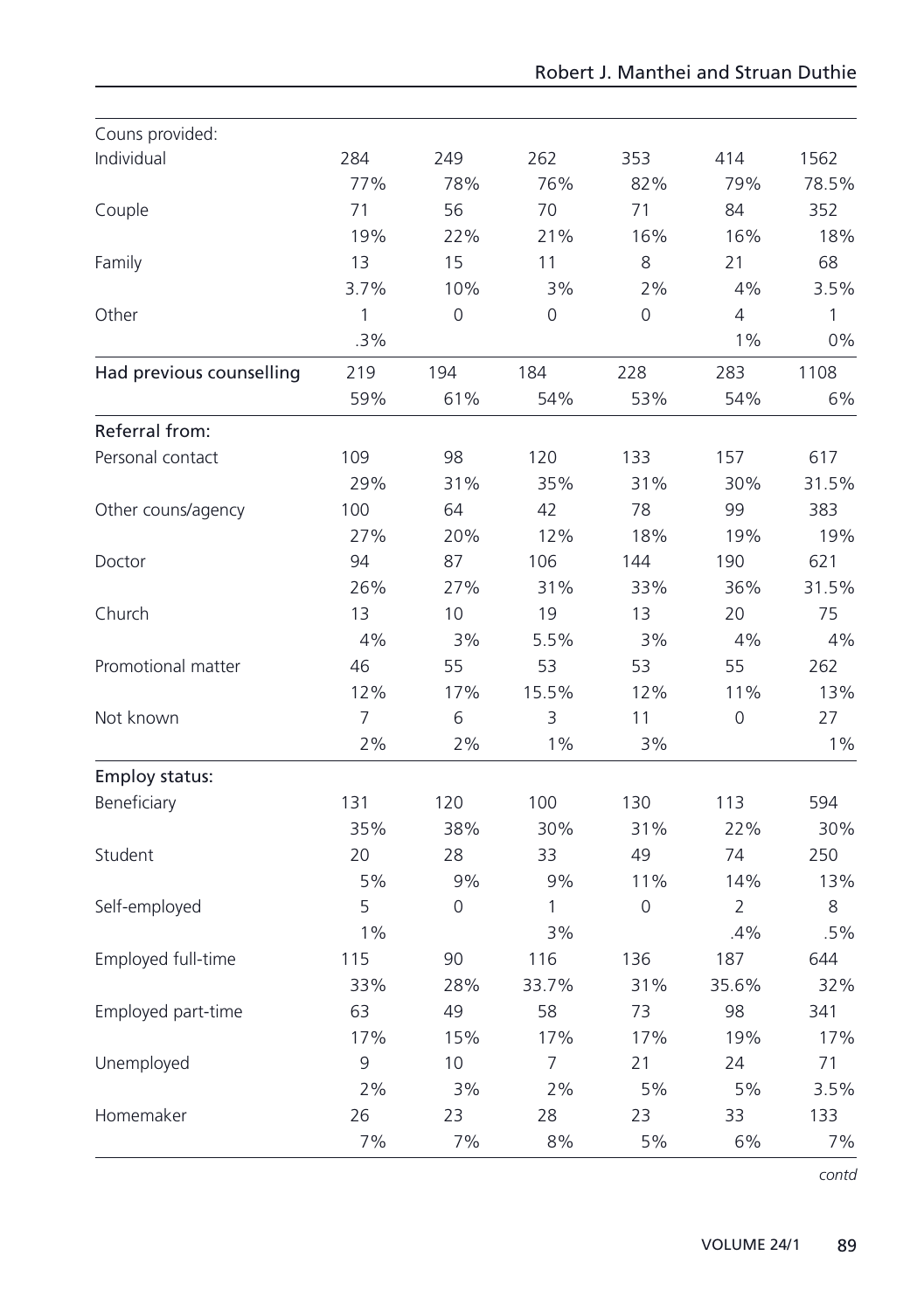| Reason(s) for seeking counselling (can be multiple diagnoses)             |                |                |                |                     |              |                |
|---------------------------------------------------------------------------|----------------|----------------|----------------|---------------------|--------------|----------------|
| Personality disorder                                                      | 25             | $\overline{4}$ | 19             | $\overline{4}$      | 9            | 61             |
|                                                                           | 4%             | .5%            | 3%             | $1\%$               | $1\%$        | 2%             |
| Anger/abuse                                                               | 48             | 83             | 59             | 55                  | 52           | 297            |
|                                                                           | 8.6%           | 12%            | 9%             | 8%                  | 6%           | 9%             |
| Personal growth                                                           | 82             | 91             | 103            | 109                 | 135          | 520            |
|                                                                           | 15%            | 13%            | 16%            | 17%                 | 16%          | 15%            |
| Depression                                                                | 67             | 110            | 106            | 108                 | 162          | 553            |
|                                                                           | 12%            | 16%            | 16%            | 16%                 | 19%          | 16%            |
| Anxiety                                                                   | 89             | 73             | 69             | 75                  | 87           | 393            |
|                                                                           | 16%            | 11%            | 10.4%          | 11%                 | 10%          | 12%            |
| Relationships/family                                                      | 199            | 230            | 234            | 240                 | 298          | 1201           |
|                                                                           | 36%            | 34%            | 36%            | 36%                 | 36%          | 35%            |
| Grief                                                                     | 45             | 80             | 59             | 55                  | 69           | 308            |
|                                                                           | 8%             | 12%            | 9%             | 8%                  | 8%           | 9%             |
| Motivation                                                                | 1              | 10             | $\overline{0}$ | $\mathsf{O}\xspace$ | $\mathbf{1}$ | 12             |
|                                                                           | $.2\%$         | 1.5%           |                |                     | $0\%$        | .4%            |
| Spiritual direction                                                       | 1              | $\overline{0}$ | $\overline{2}$ | $\overline{7}$      | 0            | 10             |
|                                                                           | .2%            |                | .3%            | $1\%$               |              | .4%            |
| Supervision                                                               | $\overline{0}$ | $\mathbf 0$    | $\overline{2}$ | 0                   | 0            | $\overline{2}$ |
|                                                                           |                |                | .3%            |                     |              | 0%             |
| Other                                                                     | $\overline{0}$ | $\mathbf 0$    | $\overline{0}$ | 11                  | 25           | 36             |
|                                                                           |                |                |                | 2%                  | 5%           | 1.2%           |
| Number of financially<br>contributing "Friends"<br>from the five parishes |                | 266            | 182            | 207                 | 55           | 710            |

interesting conclusions can be drawn from this historical record. First, the year-byyear figures (percentages) indicated that overall there was a striking consistency in the data for each demographic across the five years. Any variations that did exist tended to be minimal and inconsistent. For this reason, most of the comments in the Discussion section refer to figures in the last column, "Total new clients".

Second, because of this consistency, the agency could construct a profile of its future clients: two-thirds would be women; approximately a third would be married, a third would be single, and a third separated, divorced or widowed; the heaviest users of the agency's services would be those between 20 and 49 years of age; almost two-thirds would have an income less than \$20,000 per annum; 90% would be of European descent; about half would have previous experience of counselling; the most common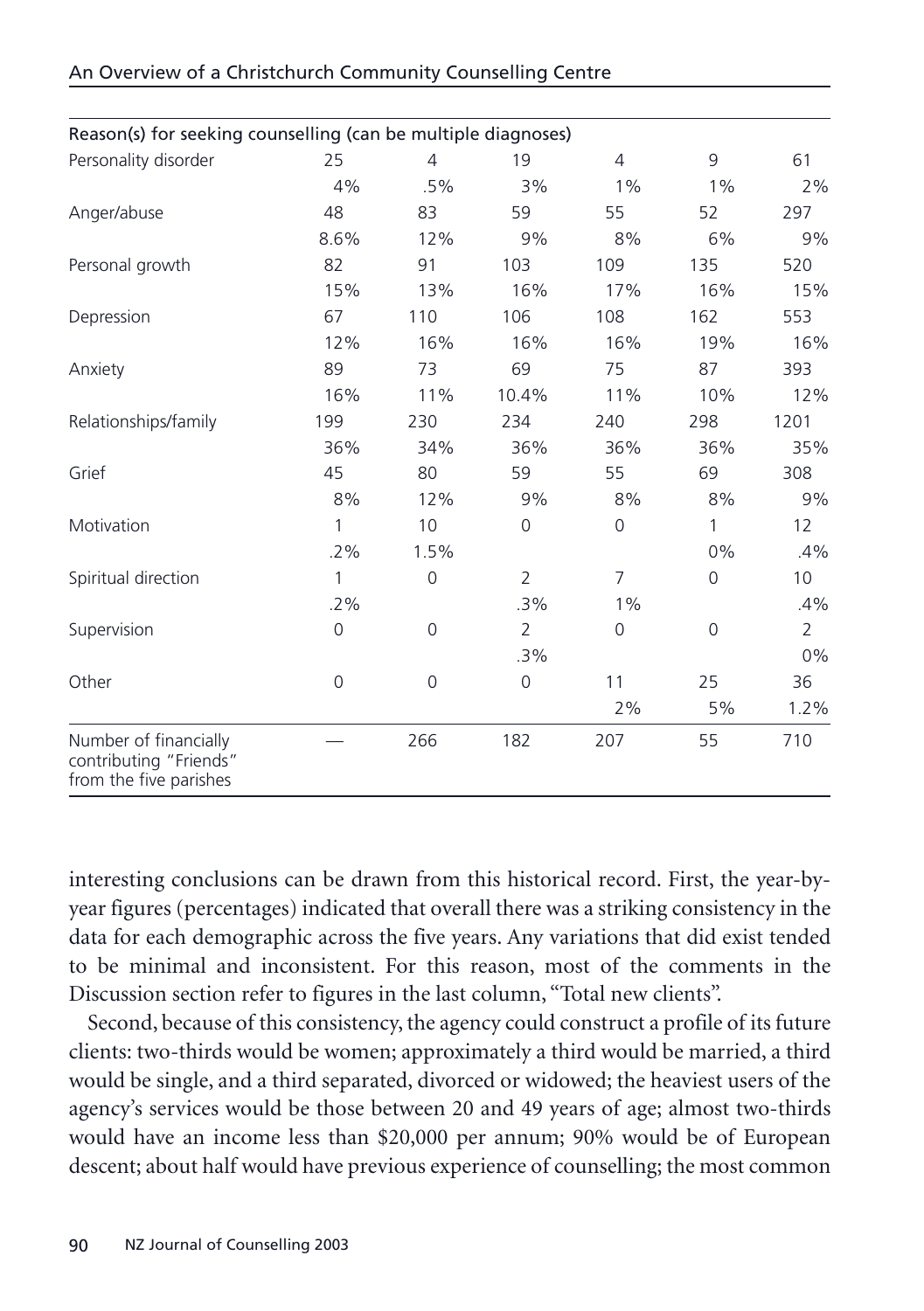referral sources would be via personal contact or from a doctor; and the most common reason for seeking counselling would be for relationship or family problems.

#### Discussion

What can be said about the agency's aims in relation to the summary data in Table 1? Did the agency meet its stated aims in terms of the services it was offering? How do trends in the data compare with other New Zealand data? In order to answer these questions each of the aims listed in the introduction is discussed in relation to the data and comparisons with other studies are made whenever possible.

## **1. Geographical area**

The agency is located in the western part of the city, an area that was thought to be inadequately served by mental health services at the time the agency was established. Therefore, it was expected that it would naturally draw most of its clients from that area. The data indicate that this has indeed been the case. If the figures from Table 1, category "Area of the City", quadrants Southwest and Northwest are combined, it can be seen that 63% of all new clients are coming from the agency's intended catchment area. Furthermore, this trend has been steady over the five years of data collection.

Thirty-seven percent of clients came from outside the city or from the city's eastern suburbs. Their reasons for travelling so far to obtain counselling are not known, but staff at the agency suspect that the agency's low cost structure has drawn clients from other parts of the city, and in a number of cases doctors are known to have referred patients because of the low cost of counselling. Fees are based on household income and are related to a sliding scale beginning at \$5 per session. Overall, clients pay an average of \$12 per session. Thus, for whatever reasons, the five-year figures indicate that the agency is tapping a need for counselling across the whole city.

By comparison, Parkin's data indicated that 87% of new clients came from the Wellington Central area, not from outlying suburbs (Parkin, 1991). The geographical layout of Wellington and Christchurch are vastly different, with cross-city movement and parking being easier in Christchurch. Thus, the difference in the two surveys may be attributed solely to geography rather than other factors. However, the current study does suggest that although similar agencies could expect to attract most of their clients from a defined catchment area, they may also draw clients from other areas. Just how many may be a function of the geographical features of the city of location, the cost of the service, the times of the day it is offered, how widely it is advertised and the reputation for being effective and client-friendly.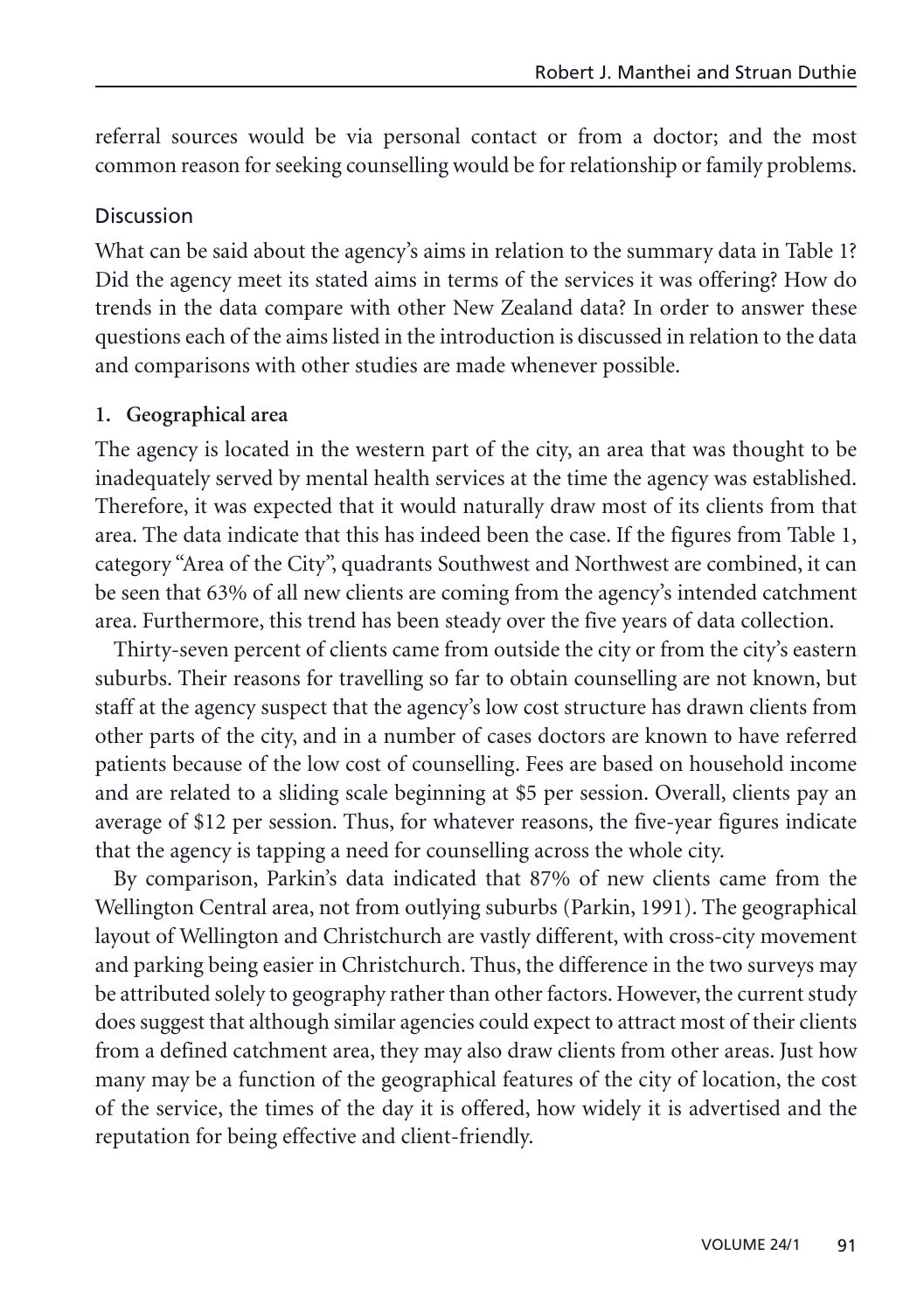# **2. Income level**

The agency was set up to be an affordable counselling service serving primarily those from the lower income groups. In addition, it attempted to be sensitive to individual family circumstances. Thus, income level is not the only indicator of "ability to pay" since many families have substantial, regular payments of one sort or another: mortgages, medical bills, children's educational needs, other debts, etc. From the data in Table 1 it is clear that even though few clients were unemployed (an average of 3.5% over the five years) this aim is also being met, with 32% of clients earning less than \$10,000 and 65% reporting earnings less than \$20,000 per annum. Although there is currently no official poverty measure in New Zealand (Ministry of Social Policy, 2001), \$20,000 was between 50 and 60% of the median income for the years 1997–2000, an amount considered to be marginal. Add to this the fact that 30% were receiving a government benefit of some sort and another 13% of new clients were students, most of whom would have been tertiary students. Both groups tend to be on fixed, limited incomes. The student group has increased markedly over the five years and is probably due to the nearby university gradually cutting back on the counselling services it provides for students during that time.

Other New Zealand studies have reported higher rates of unemployment among clients (12% by Parkin, 1991; three times the rate in the general population in Bridgman, 1994) but no data on level of income. One-third of Parkin's (1991) sample were receiving a benefit compared to 30% in the current study. It would be unwise to make too much of these comparisons given the different samples, methods of data collection and different times the data were collected in the three studies.

# **3. Service to a wide range of clients**

The original intention was for the centre to provide counselling and educational services to clients representing a range of demographic groups. However, as can be seen from Table 1, there were a disproportionate number of females (66%), those aged 20 to 50 (75%), and Europeans (91%) among the agency's clients. These imbalances suggest that the agency has not met this specific aim. However, these trends are mirrored in other New Zealand studies (for data related to gender see Bridgman, 1994; Deane, 1991, and Parkin, 1994; for age see Bridgman, 1994 and Parkin, 1991; for ethnicity see Bridgman, 1994; Deane, 1991, and Parkin, 1991) and overseas (e.g., for comparative data see Swartz et al., 1998 and Vessey & Howard, 1993). In fact, the agency's data for these variables are remarkably consistent with other New Zealand findings. These figures also fit with New Zealand research indicating that women have more positive attitudes towards seeking psychological counselling (Deane & Chamberlain, 1994;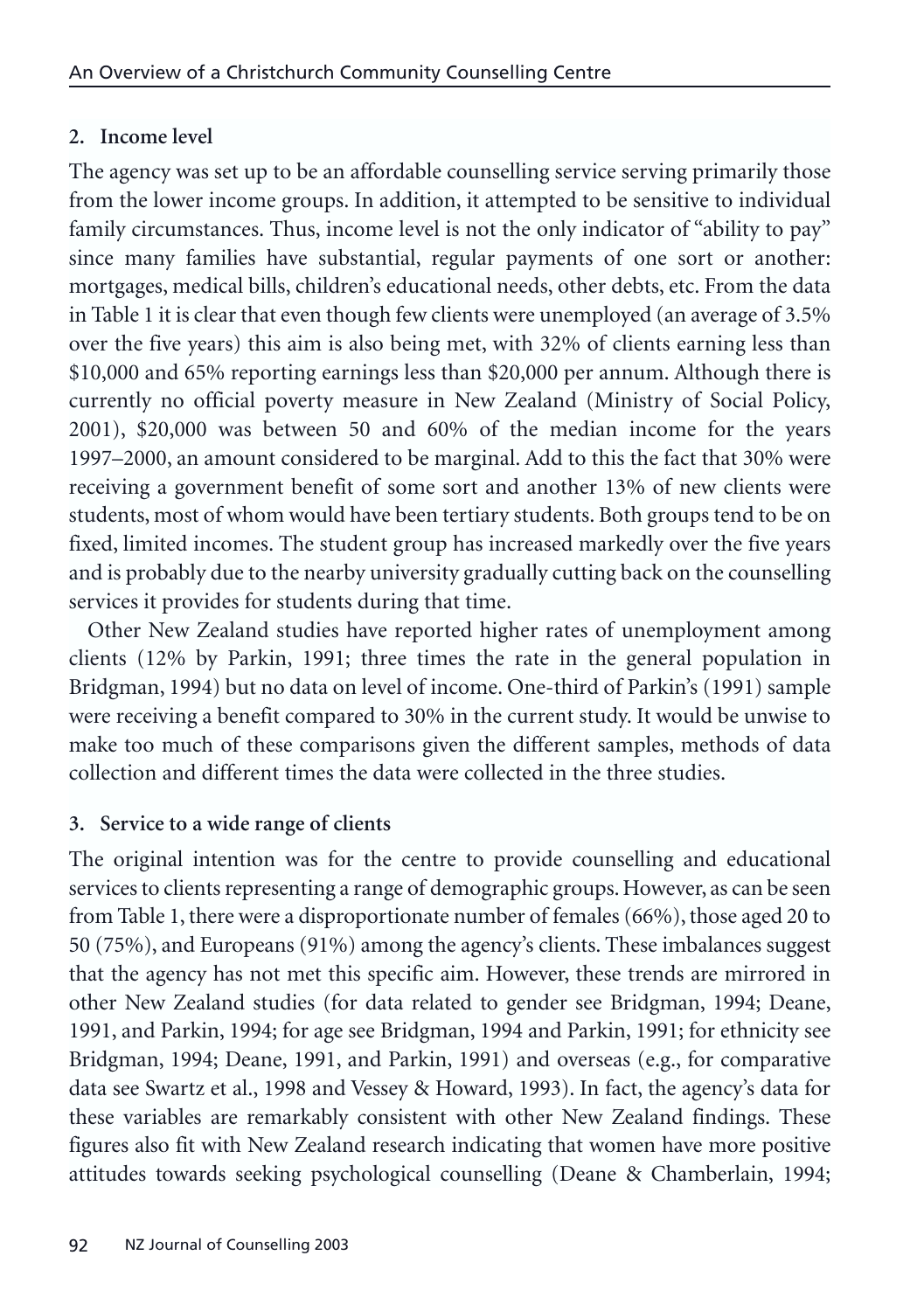Surgenor, 1985). An exception to this clear trend is problem gamblers, for whom Sullivan et al. (1997) reported that 70% of crisis telephone callers were men. However, even in this situation 77% of "significant others" contacting the hotline were women.

The pertinent question here is not why this particular agency failed to attract more equitable proportions across these demographics but why the discrepancies are so consistent and pervasive, here and overseas. What is it about the services being offered, or the perceptions of such services by low-usage groups, that contribute to these sorts of imbalances? It seems inevitable that most mental health agencies will experience similar difficulties in making their services more attractive to specific populations. There would appear to be no easy solutions to this problem.

#### **4. Variety of services**

The range of services provided was largely restricted to face-to-face counselling, with an average of 79% of clients over the five years receiving individual counselling. This is comparable to New Zealand data from Parkin (1991) who reported that 89% of all new clients at a church-sponsored agency sought individual counselling. Bridgman (1994) and Deane et al. (1998) both reported figures of 55% of clients receiving individual therapy. Although there was the occasional group course offered to clients during the five years, the agency was firmly focused on providing individual counselling during its formative years. It also became increasingly clear that group-work of various kinds was available to clients elsewhere in the community. Finally, the demands of managing and supervising a voluntary counselling staff with a high rate of turnover and constant pressure to generate and source new funding left little time to plan, structure and deliver alternative and more costly services.

Of interest is the fact that 56% of the agency's new clients had experienced counselling previously and were returning for more, presumably because they thought they had benefited from it before. This also meant that 44% were first-time counselling clients, and since many people who need therapy do not utilise it (Alvidrez, 1999; Bayer & Peay, 1997; Bridgman, 1994; Vessey & Howard, 1993) this figure must be encouraging.

#### **5. Ethnic balance**

The agency intended to be a service available to all races and creeds. However, it was underutilised by non-Europeans based on Statistics New Zealand 2001 census data for ethnic groups living in Christchurch city: European/Pakeha = 89.5%, Maori = 7.14%, Pacific Island  $= 2.48\%$ , Asian  $= 5.7\%$ , other  $= 0.6\%$  (the figures add up to more than 100% due to some census respondents self-identifying with more than one ethnic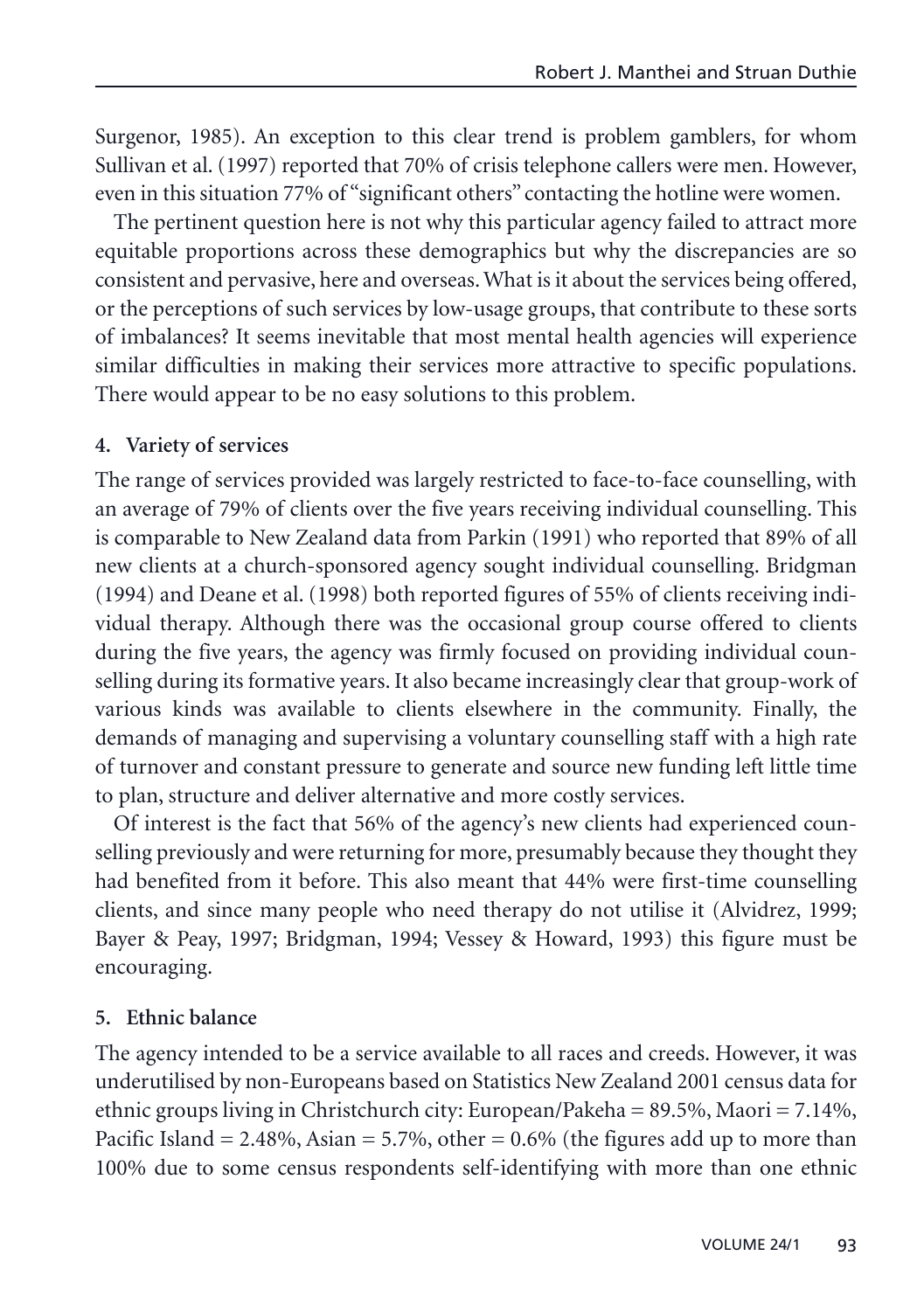group; personal communication, Statistics New Zealand; see also www.stats.govt.nz). Only 4% of the clients were Maori or Asian compared with the 13% listed as living in the city. This imbalance is similar to other New Zealand studies; for example, Deane (1991) reported that 93% of psychotherapy users at an outpatient clinic were European, and Parkin (1991) reported a figure of 86%. Other more recent studies confirm this trend: Deane et al., 1998, 1999; Sullivan et al., 1997.

The exact reasons for this low rate of use by minority groups are unknown. However, during the five years data were collected only one counsellor was Maori, and most were European/Pakeha women. Thus, it may have been the case that various ethnic communities did not see the agency as relevant to or sensitive to the needs of minority groups. If the agency wishes to change this imbalance significantly, it will need to actively implement and promulgate, in consultation with the groups in question, a policy of appointing more minority counsellors and promoting the agency as a welcoming place providing culturally relevant counselling for minority groups. Even then the results may not be substantially different to these figures given these longstanding imbalances here and overseas.

## **6. Christian counselling**

Initially the planning committee thought that the agency's services might be comparatively well used by those wanting counselling based on an overtly Christian perspective, or counselling for their spiritual concerns. The planning committee held no expectation, however, that counsellors would introduce a Christian perspective into their counselling unless it was appropriate and relevant to individual clients. From the data it is clear that very few clients identified "spiritual direction" as a reason for seeking the agency's help (less than one percent of 1464 clients). In addition, only 4% of clients were referred to the agency for counselling by a church. The extent to which this low number is disappointing to the supporting parishes is not known. However, the parishes have never regarded themselves as a referral source and both they and the counselling staff have indicated that they are satisfied that the agency is meeting its original aim of providing counselling from a Christian perspective when it is wanted.

The low figures might hide the fact that spiritual concerns were actually present for a larger number of clients, but that they chose to keep those concerns covert. It is also possible that the clergy from the various parishes cater for the counselling of their own people and/or are reluctant to refer them on to others for support and help. Both of these reasons would operate to depress the numbers of clients seeking "Christian counselling". In order to change this "trend", the agency would have to advertise the Christian aspect of their philosophy, their service and their staff more overtly and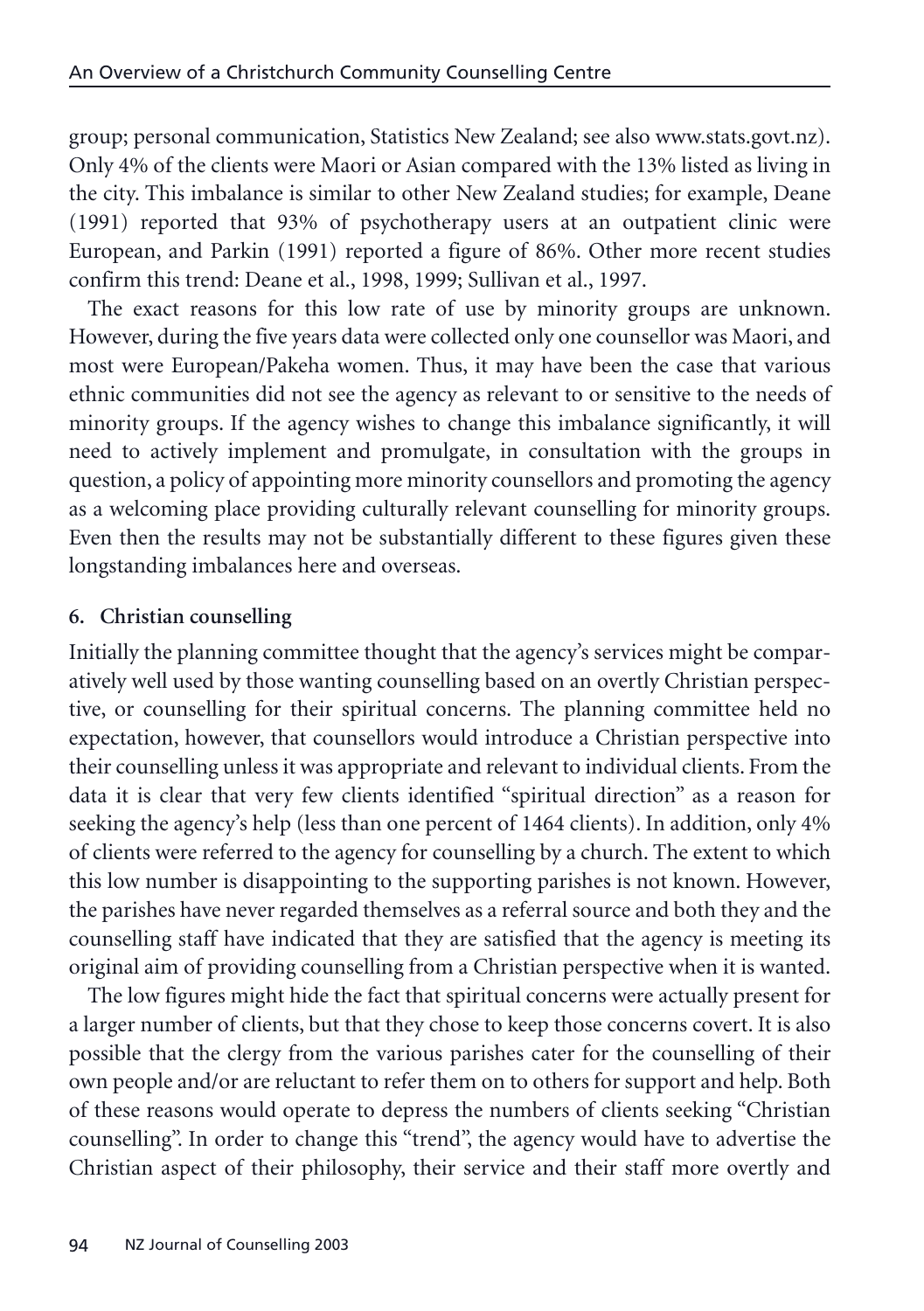aggressively. This would need careful thought and discussion since success in this area could change other demographics markedly.

## **7. Referral source**

From its inception the agency hoped to establish itself as a professional and respected counselling service, one to which other professionals (e.g. doctors, social workers, other counselling and welfare agencies, schools, etc.) could refer clients for help. While data on counselling effectiveness is not available, some indication of the agency's acceptability to referral sources with a professional interest in their clients is indicated by the fact that just over half (51%) of all new clients are referred by other counsellors, doctors or social welfare agencies. The term "referred" is slightly problematic here since it could mean anything from a formal referral to "hearing about the agency from someone else". Nevertheless, it is encouraging to note that the percentage of referrals from doctors has increased each year of the agency's operation, from 26% in 1997 to 36% in 2001. Presumably this would only happen if the general practitioners were confident about the agency and the service it provides to their patients.

Comparisons with other New Zealand studies are equivocal. Deane (1991) reported that 46% of clients were referred for help by their doctor (versus 32% in the present study). Parkin (1991) reported that 50% were self-referred (versus 32% in the present study) and 21% were referred by a doctor. The differences among the three studies may be due to the different settings in which the services were located: a psychology department in a city hospital in one study, versus church-sponsored, walk-in counselling agencies in the other two.

## **8. Sources of funding**

Originally it was thought that the agency's work would be funded in the main by the parishes, and supplemented by grants from trusts and welfare organisations. However, it was also expected that over time proportionately more income would come from external grants and from clients, and the agency would be less reliant on the parishes for income. Figures for the number of "Friends" of the agency (see Table 1) remained steady until 2002 when they dropped markedly. "Friends" are annual financial contributors to the agency from the five supporting parishes, and it is clear that the agency has not benefited from any significant year-to-year growth in this source of funding and cannot rely on it in the future. On the other hand, Figure 1 indicates that there has been a substantial increase in income from client fees, while income from grants and donations as a percentage of total income has been declining. With increasing numbers of clients (a 42% increase in 2001 compared to 1997) there has naturally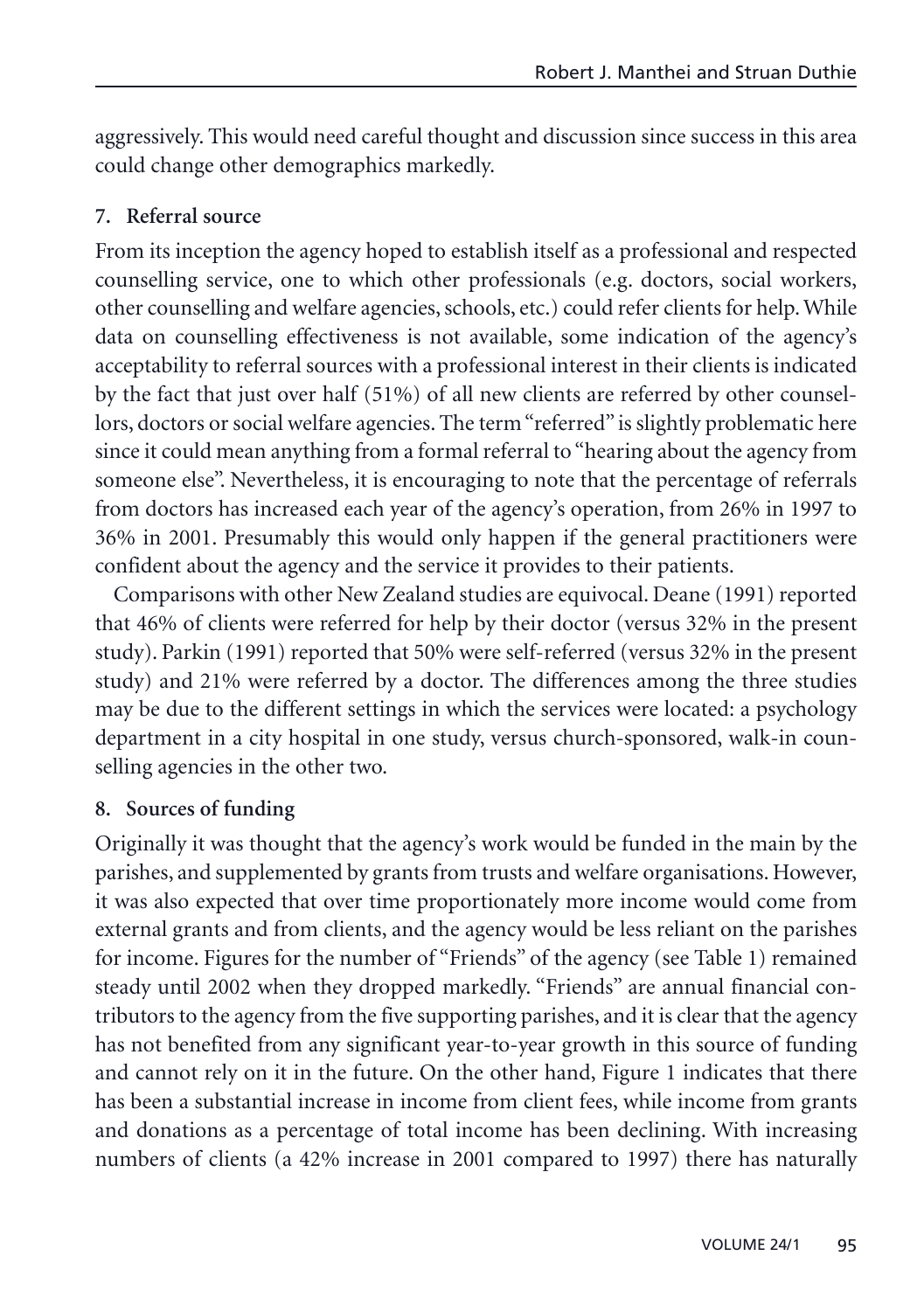



been a resulting increase in fees generated from counselling. Most importantly, this increase has not been at the expense of the agency's "affordable" policy (see the discussion in section 2 above).

## **Conclusions**

It is clear from the intake data that has been accumulated during its first five years of operation that the aims of this community-based, affordable agency have been met for the most part. Areas in which it has fallen short of its goals, for example in providing service to all clients equally irrespective of gender, ethnicity or age, are areas in which counselling agencies in New Zealand and overseas (see, for example, Vessey & Howard, 1993) have reported similar imbalances. Overcoming these imbalances poses problems that are beyond the scope of a single agency's efforts to be all things to all clients. For example, in the short term there is very little that one agency can do to alter entrenched male attitudes to help-seeking (e.g. Vessey & Howard, 1993) or to lessen minority groups' general hesitations about seeking mental health care from almost any agency (e.g. Swartz et al., 1998), or to convince younger people of the need for and benefits of counselling.

Nevertheless, the agency faces continuing challenges in its efforts to remain a financially viable and professionally respected service that continues to fulfil its original altruistic aims. Some of these challenges include:

• finding ways to provide counselling to a wider range of ethnic and cultural groups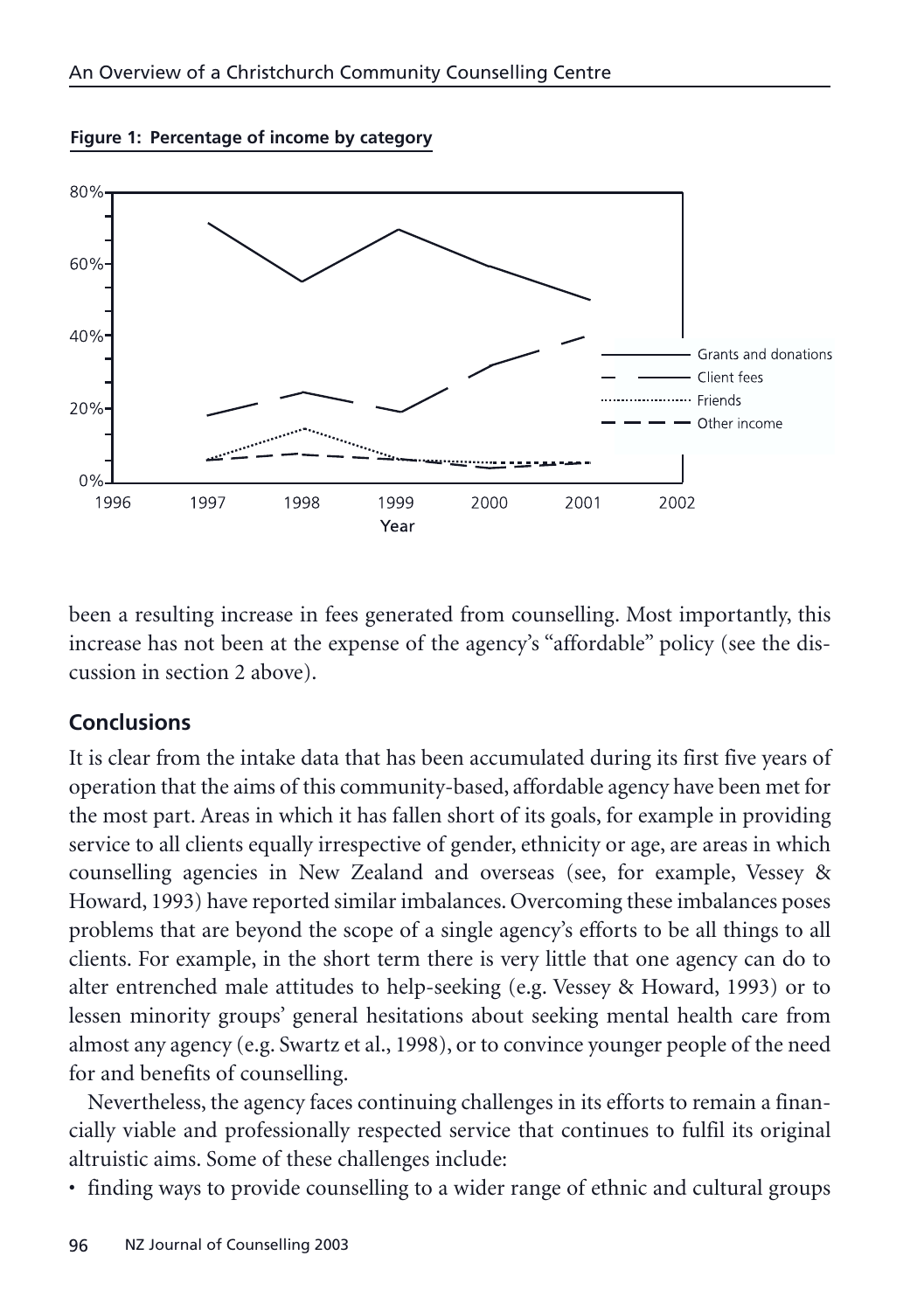in the catchment area;

- continuing to secure sufficient funding to allow a significant number of needy clients to pay only what they can afford for their counselling;
- recruiting and training sufficient voluntary office/administrative staff to support the therapeutic efforts of the agency;
- avoiding and minimising the inevitable weariness and compassion fatigue that comes with the agency's constant efforts to find and train new volunteers, generate sufficient "donation" income, and to keep staff fresh, enthusiastic and flexible enough to meet changing community needs.

In spite of these pressures, data indicates thus far that such a service can succeed and can be self-sustaining. In this particular case client numbers have shown a steady increase over the five years of the study, the agency has won community-wide respect for its standards and outcomes, and it has been able to maintain a sufficient flow of income without jeopardising its aim of providing an affordable service to those who need it. Its success in its first five years of operation is a tribute to its hard-working and forward-thinking directors, board of trustees and dedicated volunteers, including both the office staff and the counsellors.

# References

- Alvidrez, J. (1999). Ethnic variations in mental health attitudes and service use among lowincome African American, Latina, and European American young women. *Community Mental Health Journal, 35* (6): 515–30.
- Bayer, J.K. & Peay, M.Y. (1997). Predicting intentions to seek help from professional mental health services. *Australian and New Zealand Journal of Psychiatry, 31* (4): 504–513.
- Blaiklock, A.J., Kiro, C.A., Belgrave, M., Low, W., Davenport, E. & Hassall, I.B. (2002). When the invisible hand rocks the cradle: New Zealand children in a time of change. Florence, Italy: United Nations Children's Fund, Innocenti Research Centre.
- Bridgman, G. (1994). Two surveys of the prevalence of mental ill health in the community. *Mental Health Foundation News*, Winter: 8–9.
- Can the Kiwi fly? (2000). *The Economist*, December 2: 83–84, 89.
- Deane, F.P. (1991). Attendance and drop-out from outpatient psychotherapy in New Zealand. *Community Mental Health in New Zealand, 6* (1): 34–51.
- Deane, F.P. & Chamberlain, K. (1994). Treatment fearfulness and distress as predictors of professional psychological help-seeking. *British Journal of Guidance and Counselling, 22* (2): 207–217.
- Deane, F.P., MacDonald, C., Chamberlain, K., Long, N. & Davin, L. (1998). New Zealand Vietnam veterans' family programme, Nga Whanau a Tu (Families of War): Development and outcome. *Australian and New Zealand Journal of Family Therapy, 19* (1): 1–10.